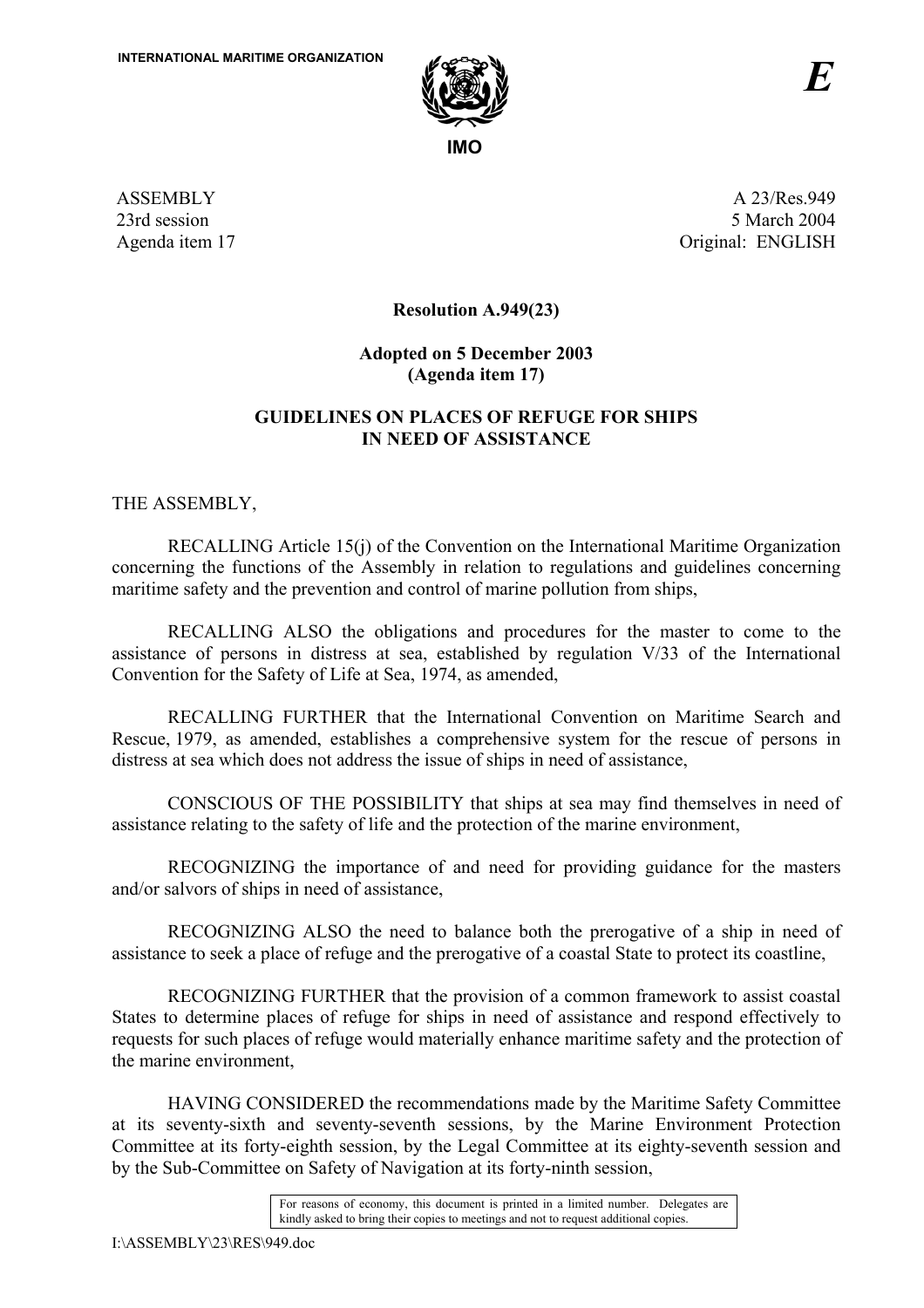1. ADOPTS the Guidelines on places of refuge for ships in need of assistance, the text of which is set out in the annex to the present resolution;

2. INVITES Governments to take these Guidelines into account when determining and responding to requests for places of refuge from ships in need of assistance;

3. REQUESTS the Maritime Safety Committee, the Marine Environment Protection Committee and the Legal Committee to keep the annexed Guidelines under review and amend them as appropriate;

4. REQUESTS the Legal Committee to consider, as a matter of priority, the said Guidelines from its own perspective, including the provision of financial security to cover coastal State expenses and/or compensation issues, and to take action as it may deem appropriate.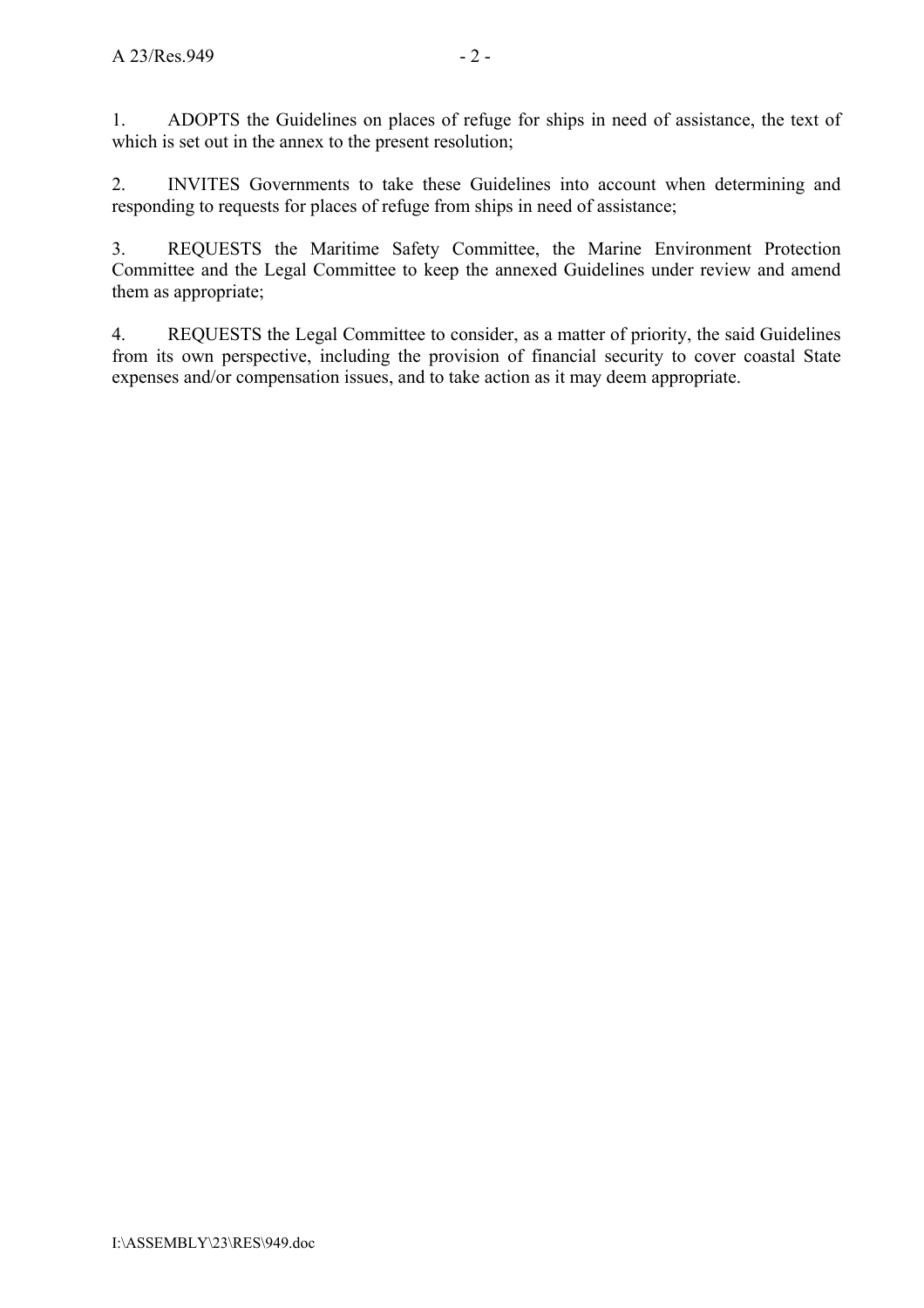#### ANNEX

#### **GUIDELINES ON PLACES OF REFUGE FOR SHIPS IN NEED OF ASSISTANCE**

#### **Table of Contents**

#### **1 General**

- **1.8 to 1.11 Background**
- **1.12 to 1.17 Purpose of the guidelines**
- **1.18 to 20 Definitions**

#### **2 Guidelines for action required of masters and or salvors in need of places of refuge**

| 2.1                   | Appraisal of the situation                                                        |
|-----------------------|-----------------------------------------------------------------------------------|
| 2.2                   | Identification of hazards and assessment of associated risks                      |
| 2.3                   | <b>Identification of required actions</b>                                         |
| 2.4                   | Contacting the authority of the coastal State                                     |
| $2.5 \text{ to } 2.6$ | Establishment of responsibilities and communications with all parties<br>involved |
| $2.7 \text{ to } 2.8$ | <b>Response actions</b>                                                           |
| 2.9                   | <b>Reporting procedures</b>                                                       |
| 3                     | Guidelines for actions expected of coastal States                                 |

- **3.4 to 3.8 Assessment of places of refuge**
- **3.9 Event-specific assessment**
- **3.10 to 3.11 Expert analysis**
- **3.12 to 3.14 Decision-making process for the use of a place of refuge**
- **Appendix 1 Applicable international conventions**
- **Appendix 2 Guidelines for the evaluation of risks associated with the provision of places of refuge**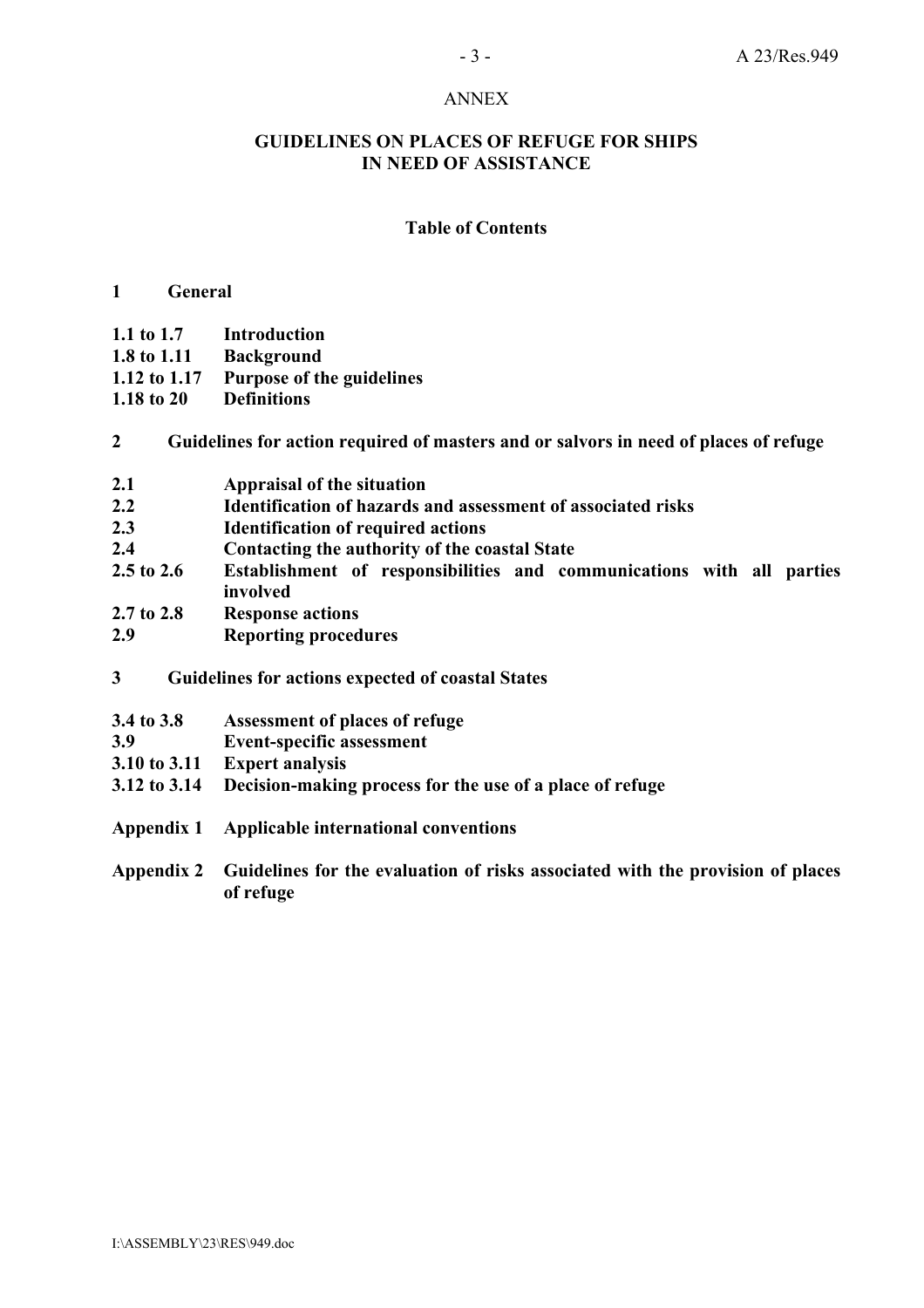## **1 General**

#### **Introduction**

### *Objectives of providing a place of refuge*

1.1 Where the safety of life is involved, the provisions of the SAR Convention should be followed. Where a ship is in need of assistance but safety of life is not involved, these guidelines should be followed.

1.2 The issue of "places of refuge" is not a purely theoretical or doctrinal debate but the solution to a practical problem: What to do when a ship finds itself in serious difficulty or in need of assistance without, however, presenting a risk to the safety of life of persons involved. Should the ship be brought into shelter near the coast or into a port or, conversely, should it be taken out to sea?

1.3 When a ship has suffered an incident, the best way of preventing damage or pollution from its progressive deterioration would be to lighten its cargo and bunkers; and to repair the damage. Such an operation is best carried out in a place of refuge.

1.4 However, to bring such a ship into a place of refuge near a coast may endanger the coastal State, both economically and from the environmental point of view, and local authorities and populations may strongly object to the operation.

1.5 While coastal States may be reluctant to accept damaged or disabled ships into their area of responsibility due primarily to the potential for environmental damage, in fact it is rarely possible to deal satisfactorily and effectively with a marine casualty in open sea conditions.

1.6 In some circumstances, the longer a damaged ship is forced to remain at the mercy of the elements in the open sea, the greater the risk of the vessel's condition deteriorating or the sea, weather or environmental situation changing and thereby becoming a greater potential hazard.

1.7 Therefore, granting access to a place of refuge could involve a political decision which can only be taken on a case-by-case basis with due consideration given to the balance between the advantage for the affected ship and the environment resulting from bringing the ship into a place of refuge and the risk to the environment resulting from that ship being near the coast.

#### **Background**

1.8 There are circumstances under which it may be desirable to carry out a cargo transfer operation or other operations to prevent or minimize damage or pollution. For this purpose, it will usually be advantageous to take the ship to a place of refuge.

1.9 Taking such a ship to a place of refuge would also have the advantage of limiting the extent of coastline threatened by damage or pollution, but the specific area chosen may be more severely threatened. Consideration must also be given to the possibility of taking the affected ship to a port or terminal where the transfer or repair work could be done relatively easily. For this reason the decision on the choice and use of a place of refuge will have to be carefully considered.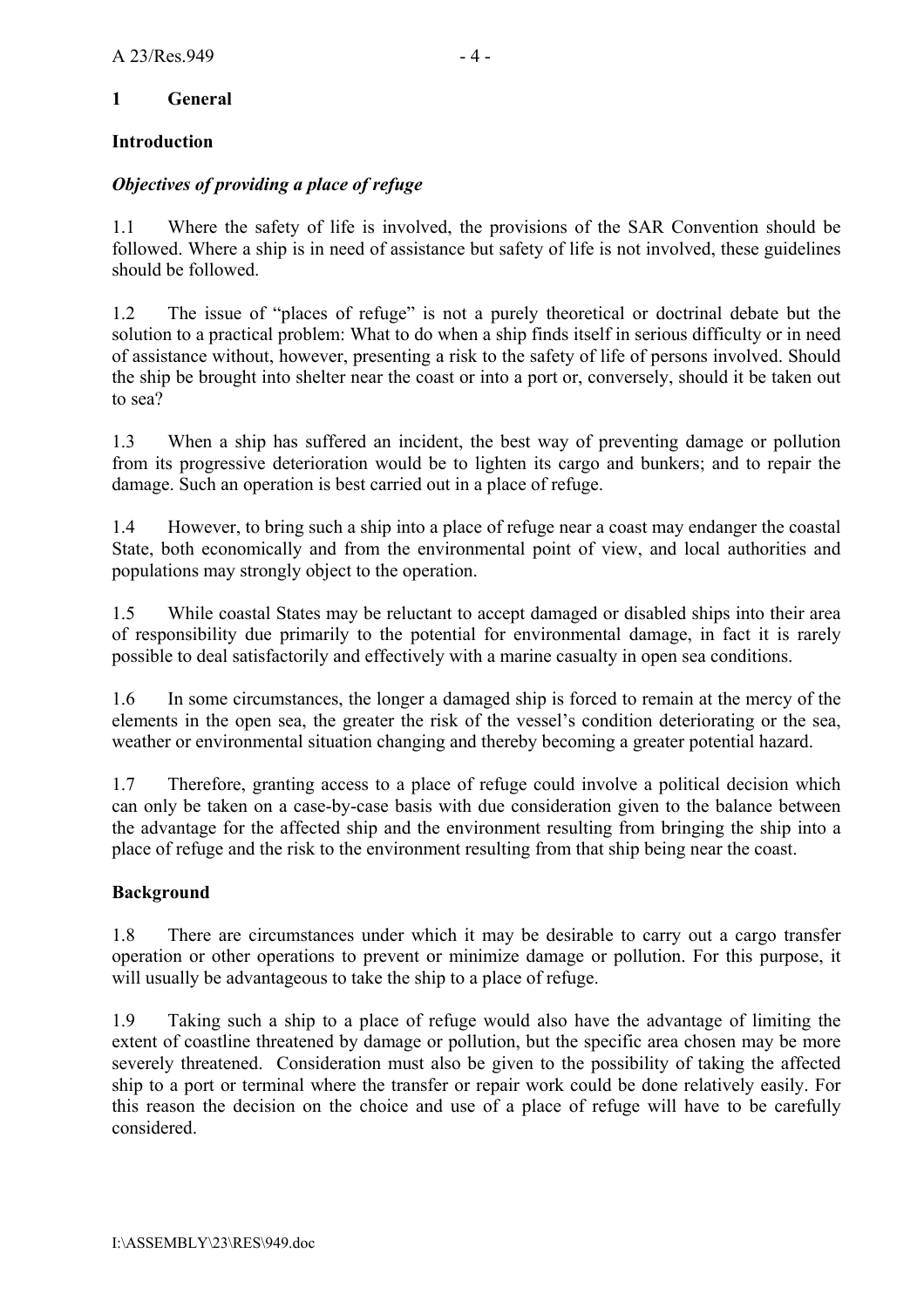1.10 The use of places of refuge could encounter local opposition and involve political decisions. The coastal States should recognize that a properly argued technical case, based on a clear description of the state of the casualty, would be of great value in any negotiations which may take place.

1.11 At the international level, the Conventions listed in Appendix 1, as may be amended, constitute, *inter alia,* the legal context within which coastal States and ships act in the envisaged circumstances.

### **Purpose of the Guidelines**

1.12 The purpose of these Guidelines is to provide Member Governments, shipmasters, companies<sup>1</sup> (particularly in connection with the ISM Code and procedures arising therefrom), and salvors with a framework enabling them to respond effectively and in such a way that, in any given situation, the efforts of the shipmaster and shipping company concerned and the efforts of the government authorities involved are complementary. In particular, an attempt has been made to arrive at a common framework for assessing the situation of ships in need of assistance.

1.13 **These Guidelines do not address the issue of operations for the rescue of persons at sea**, inasmuch as the practical difficulties that have given rise to the examination of the issue of places of refuge relate to problems other than those of rescue. Two situations can arise:

- the ship, according to the master's assessment, is in need of assistance but not in a distress situation (about to sink, fire developing, etc.) that requires the evacuation of those on board; or
- those on board have already been rescued, with the possible exception of those who have stayed on board or have been placed on board in an attempt to deal with the situation of the ship.

### 1.14 **If, however, in an evolving situation, the persons on board find themselves in distress, the rules applicable to rescue operations under the SAR Convention, the IAMSAR Manual and documents arising therefrom have priority over the present Guidelines (and procedures arising herefrom).**

1.15 In any case the competent MRCC should be informed about any situation which may develop into a SAR incident.

1.16 Even though a "rescue" operation, as defined in the International Convention on Maritime Search and Rescue (SAR) is not the case, the safety of persons must nevertheless be constantly borne in mind in the application of these Guidelines, particularly in two respects:

- if the ship poses a risk (explosion, serious pollution, etc.) to the life of persons in the vicinity (crews of salvage vessels, port workers, inhabitants of the coastal area, etc.);
- if persons voluntarily stay (master, etc.) or go (fire-fighters and other experts, personnel of marine salvage or towage companies, etc.) on board to attempt to overcome the difficulties experienced by the ship.

 $\overline{a}$ 

<sup>&</sup>lt;sup>1</sup> As defined in the ISM Code.

I:\ASSEMBLY\23\RES\949.doc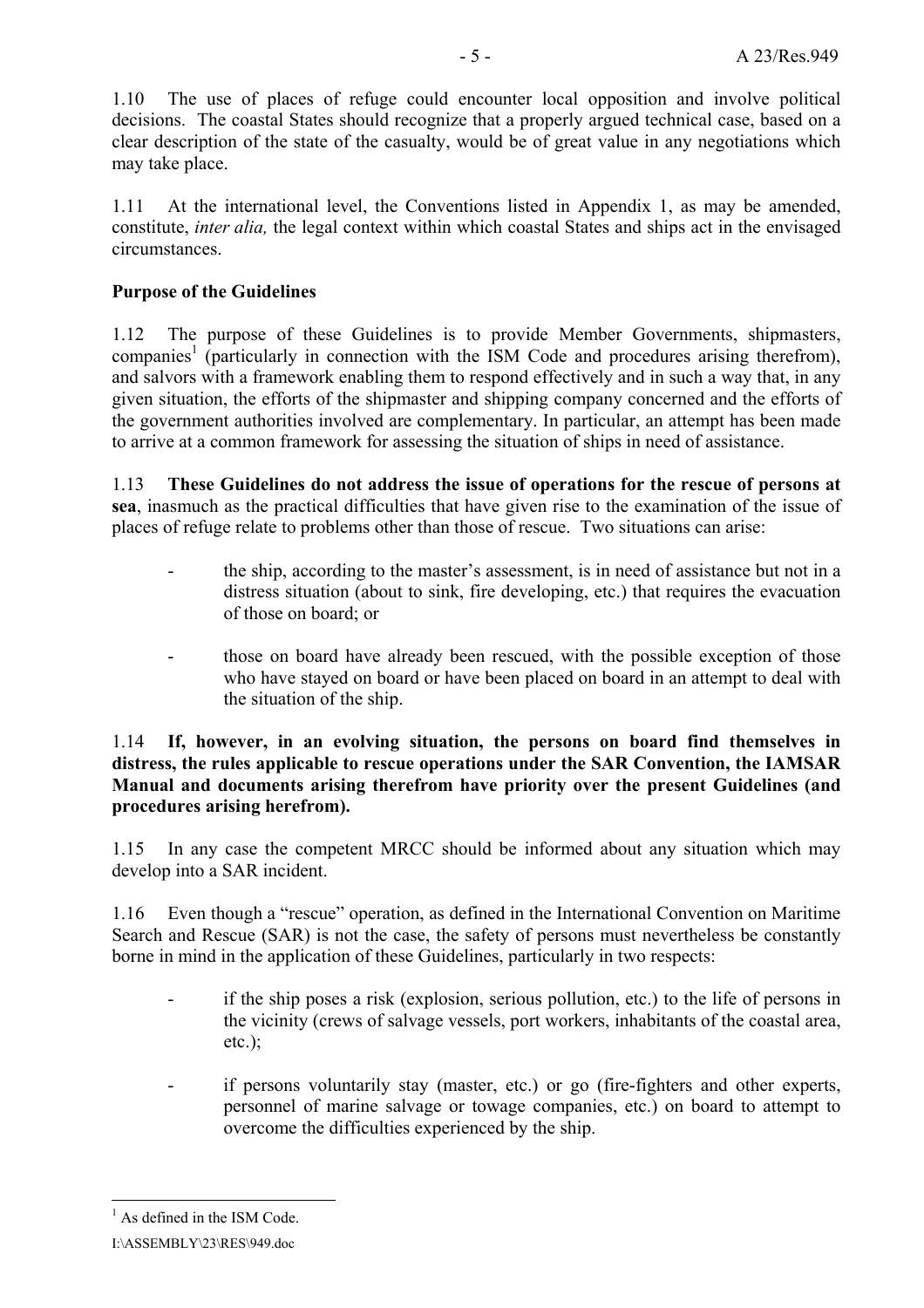1.17 These Guidelines do not address the issue of liability and compensation for damage resulting from a decision to grant or deny a ship a place of refuge.

## **Definitions**

1.18 **Ship in need of assistance** means a ship in a situation, apart from one requiring rescue of persons on board, that could give rise to loss of the vessel or an environmental or navigational hazard.

1.19 **Place of refuge** means a place where a ship in need of assistance can take action to enable it to stabilize its condition and reduce the hazards to navigation, and to protect human life and the environment.

1.20 **MAS** means a maritime assistance service, as defined in resolution A.950(23), responsible for receiving reports in the event of incidents and serving as the point of contact between the shipmaster and the authorities of the coastal State in the event of an incident.

## **2 GUIDELINES FOR ACTION REQUIRED OF MASTERS AND/OR SALVORS OF SHIPS IN NEED OF A PLACE OF REFUGE**

## **Appraisal of the situation**

2.1 The master should, where necessary with the assistance of the company and/or the salvor, identify the reasons for his/her ship's need of assistance. (Refer to paragraph 1 of Appendix 2.)

## **Identification of hazards and assessment of associated risks**

2.2 Having made the appraisal referred to in paragraph 2.1 above, the master, where necessary with the assistance of the company and/or the salvor, should estimate the consequences of the potential casualty, in the following hypothetical situations, taking into account both the casualty assessment factors in their possession and also the cargo and bunkers on board:

- if the ship remains in the same position;
- if the ship continues on its voyage;
- if the ship reaches a place of refuge; or
- if the ship is taken out to sea.

## **Identification of the required actions**

2.3 The master and/or the salvor should identify the assistance they require from the coastal State in order to overcome the inherent danger of the situation. (Refer to paragraph 3 of Appendix 2.)

## **Contacting the authority of the coastal State**

2.4 The master and/or the salvor should make contact with the coastal State in order to transmit to it the particulars referred to in paragraphs 2.1 to 2.3 above. They must in any case transmit to the coastal State the particulars required under the international conventions in force. Such contact should be made through the coastal State's Maritime Assistance Service (MAS), as referred to in resolution A.950(23).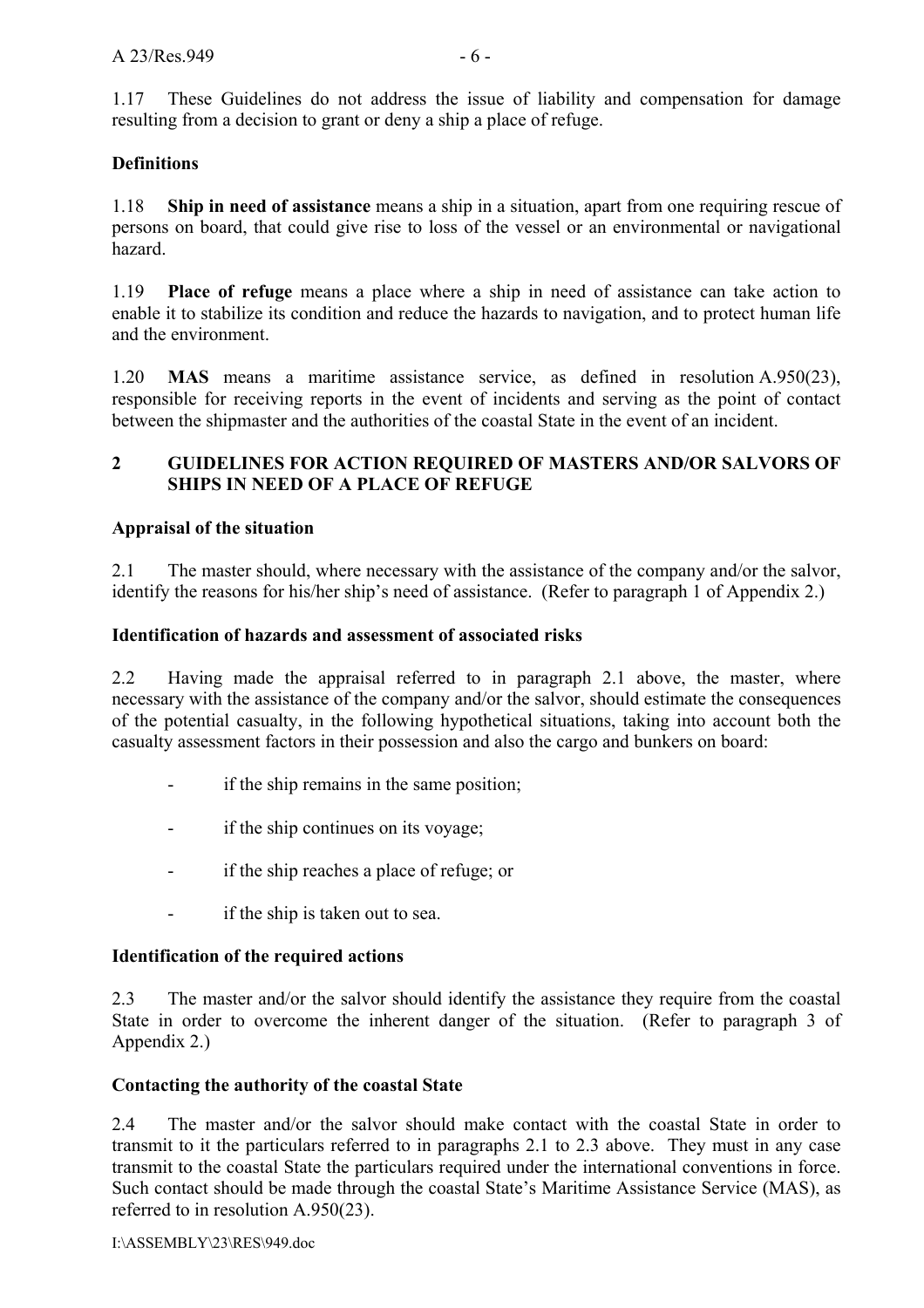## **Establishment of responsibilities and communications with all parties involved**

2.5 The master and/or the salvor should notify the MAS of the actions that are intended to be taken and within what period of time.

2.6 The MAS should notify the master and/or the salvor of the facilities that it can make available with a view to assistance or admittance of the ship to a place of refuge, if required.

## **Response actions**

2.7 Subject, where necessary, to the coastal State's prior consent, the shipmaster and the shipping company concerned should take any necessary response actions, such as signing a salvage or towage agreement or the provision of any other service for the purpose of dealing with the ship's situation.

2.8 The master, the company and, where applicable, the salvor of the ship should comply with the practical requirements resulting from the coastal State's decision-making process referred to in paragraphs 3.12 to 3.14.

## **Reporting procedures**

2.9 The reporting procedures should be in accordance with the procedures laid down in the safety management system of the ship concerned under the ISM Code or resolution A.852(20) on Guidelines for a structure of an integrated system of contingency planning for shipboard emergencies, as appropriate.

## **3 GUIDELINES FOR ACTIONS EXPECTED OF COASTAL STATES**

3.1 Under international law, a coastal State may require the ship's master or company to take appropriate action within a prescribed time limit with a view to halting a threat of danger. In cases of failure or urgency, the coastal State can exercise its authority in taking responsive action appropriate to the threat.

3.2 It is therefore important that coastal States establish procedures to address these issues, even if no established damage and/or pollution has occurred.

3.3 Coastal States should, in particular, establish a Maritime Assistance Service (MAS).<sup>2</sup>

## **Assessment of places of refuge**

## *Generic assessment and preparatory measures*

3.4 It is recommended that coastal States endeavour to establish procedures consistent with these Guidelines by which to receive and act on requests for assistance with a view to authorizing, where appropriate, the use of a suitable place of refuge.

3.5 The maritime authorities (and, where necessary, the port authorities) should, for each place of refuge, make an objective analysis of the advantages and disadvantages of allowing a ship in need of assistance to proceed to a place of refuge, taking into consideration the analysis factors listed in paragraph 2 of Appendix 2.

 $\overline{a}$ 

 $2$  Unless neighbouring States make the necessary arrangements to establish a joint service.

I:\ASSEMBLY\23\RES\949.doc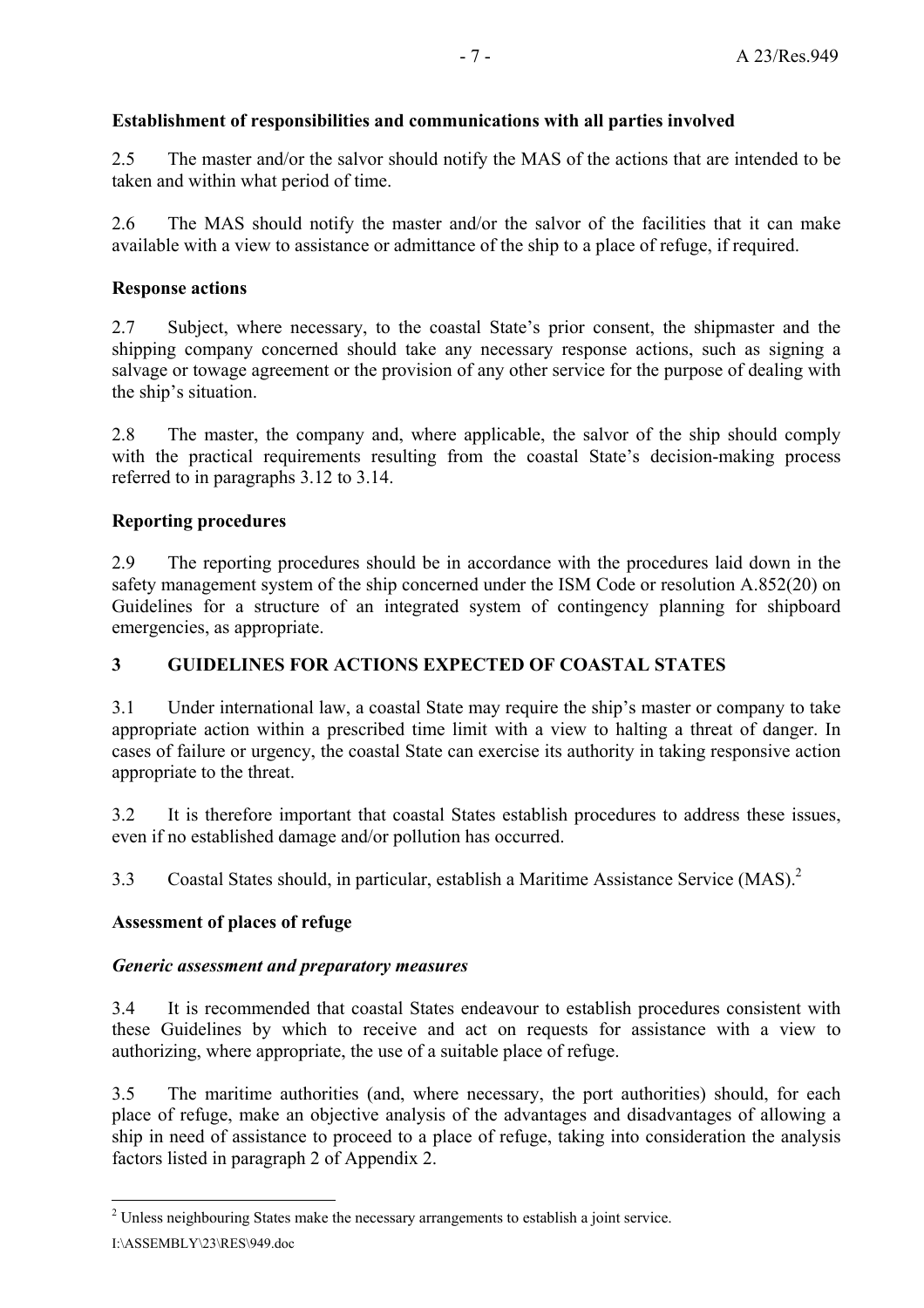3.6 The aforementioned analysis, which should take the form of contingency plans, is to be in preparation for the analysis provided for below when an incident occurs.

3.7 The maritime authorities, port authorities, authorities responsible for shoreside safety and generally all governmental authorities concerned should ensure that an appropriate system for information-sharing exists and should establish communications and alert procedures (identification of contact persons, telephone numbers, etc.), as appropriate.

3.8 The aforementioned authorities should plan the modalities for a joint assessment of the situation.

## **Event-specific assessment**

## *Analysis factors*

3.9 This analysis should include the following points:

- seaworthiness of the ship concerned, in particular buoyancy, stability, availability of means of propulsion and power generation, docking ability, etc.;
- nature and condition of cargo, stores, bunkers, in particular hazardous goods;
- distance and estimated transit time to a place of refuge;
- whether the master is still on board;
- the number of other crew and/or salvors and other persons on board and an assessment of human factors, including fatigue;
- the legal authority of the country concerned to require action of the ship in need of assistance;
- whether the ship concerned is insured or not insured;
- if the ship is insured, identification of the insurer, and the limits of liability available;
- agreement by the master and company of the ship to the proposals of the coastal State/salvor to proceed or be brought to a place of refuge;
- provisions of the financial security required;
- commercial salvage contracts already concluded by the master or company of the ship;
- information on the intention of the master and/or salvor;
- designation of a representative of the company at the coastal State concerned;
- risk evaluation factors identified in Appendix 2; and
- any measures already taken.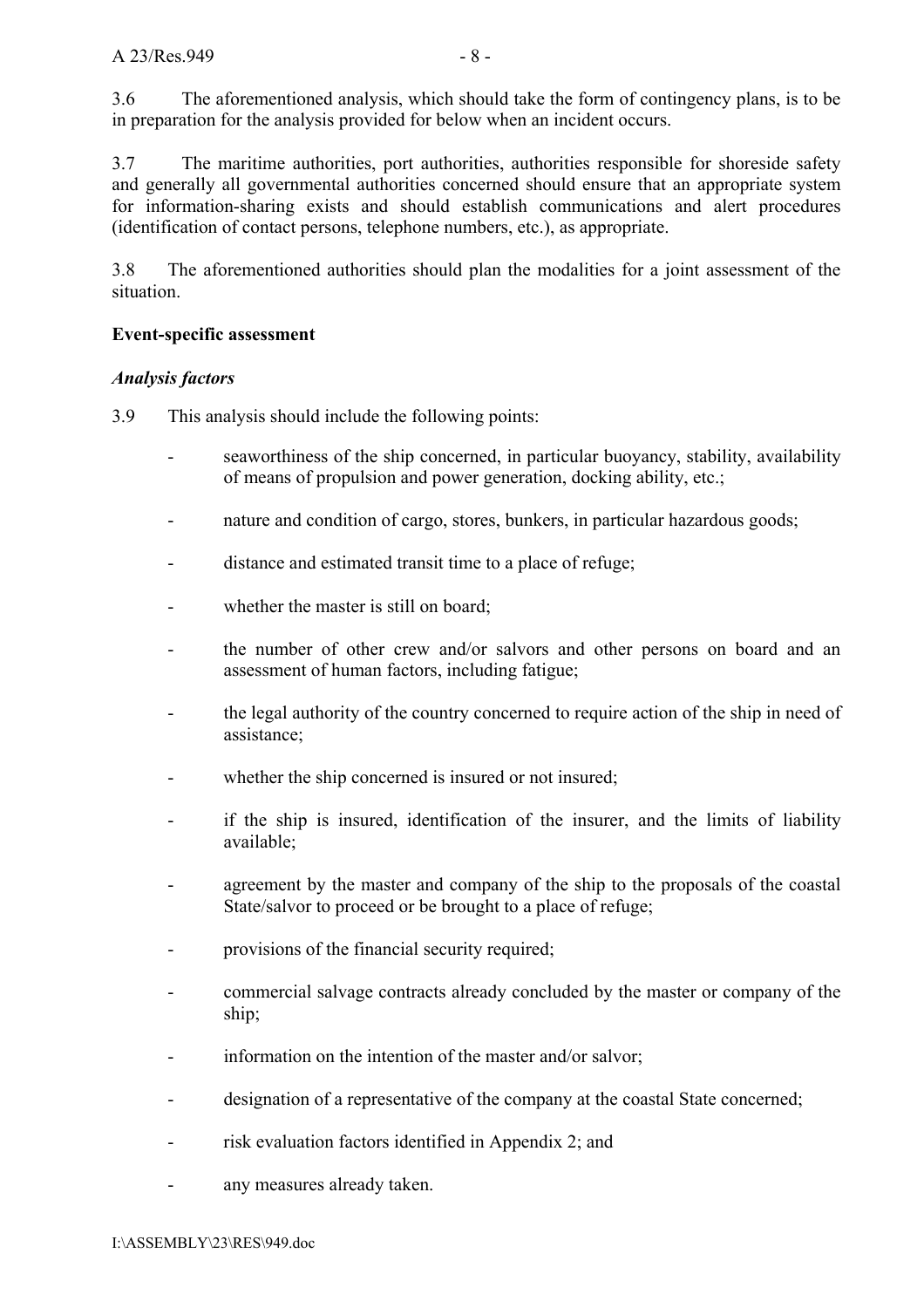## *Expert analysis*

3.10 An inspection team designated by the coastal State should board the ship, when appropriate and if time allows, for the purpose of gathering evaluation data. The team should be composed of persons with expertise appropriate to the situation.

3.11 The analysis should include a comparison between the risks involved if the ship remains at sea and the risks that it would pose to the place of refuge and its environment. Such comparison should cover each of the following points:

- safeguarding of human life at sea;
- safety of persons at the place of refuge and its industrial and urban environment (risk of fire or explosion, toxic risk, etc.);
- risk of pollution;
- if the place of refuge is a port, risk of disruption to the port's operation (channels, docks, equipment, other installations);
- evaluation of the consequences if a request for place of refuge is refused, including the possible effect on neighbouring States; and
- due regard should be given, when drawing the analysis, to the preservation of the hull, machinery and cargo of the ship in need of assistance.

After the final analysis has been completed, the maritime authority should ensure that the other authorities concerned are appropriately informed.

#### **Decision-making process for the use of a place of refuge**

3.12 When permission to access a place of refuge is requested, there is no obligation for the coastal State to grant it, but the coastal State should weigh all the factors and risks in a balanced manner and give shelter whenever reasonably possible.

3.13 In the light of the outcome of the assessment provided for above, the coastal State should decide to allow or refuse admittance, coupled, where necessary, with practical requirements.

3.14 The action of the coastal State does not prevent the company or its representative from being called upon to take steps with a view to arranging for the ship in need of assistance to proceed to a place of refuge. As a general rule, if the place of refuge is a port, a security in favour of the port will be required to guarantee payment of all expenses which may be incurred in connection with its operations, such as: measures to safeguard the operation, port dues, pilotage, towage, mooring operations, miscellaneous expenses, etc.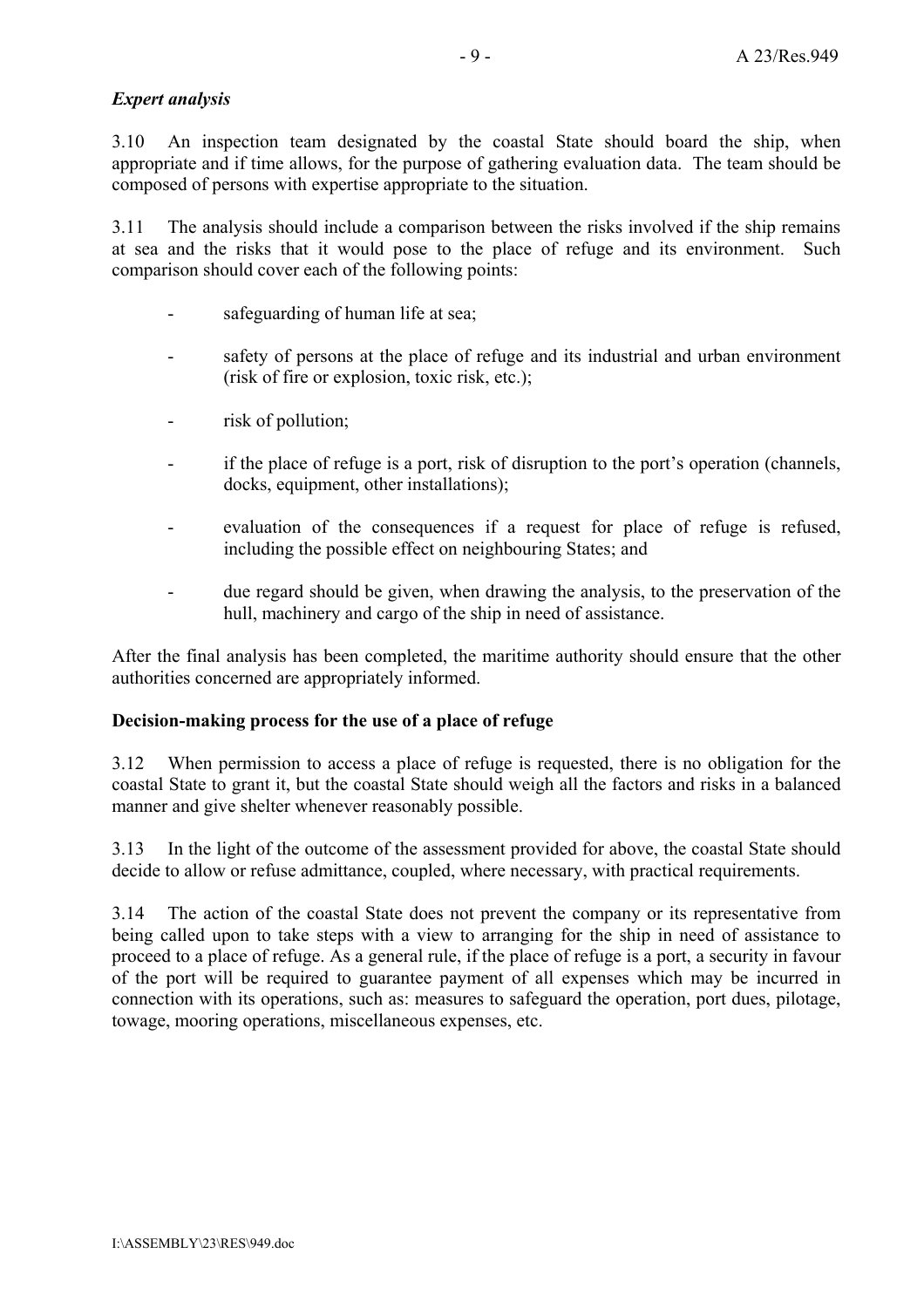#### APPENDIX 1

### **APPLICABLE INTERNATIONAL CONVENTIONS**

At the international level, the following Conventions and Protocols are in force and constitute, *inter alia,* the legal context within which coastal States and ships act in the envisaged  $circumstances<sup>3</sup>$ :

- United Nations Convention on the Law of the Sea (UNCLOS), in particular article 221 thereof: $4$
- International Convention relating to Intervention on the High Seas in Cases of Oil Pollution Casualties (the Intervention Convention), 1969, as amended;
- Protocol relating to Intervention on the High Seas in Cases of Pollution by substances other than Oil, 1973;
- International Convention for the Safety of Life at Sea, 1974 (SOLAS 1974), as amended, in particular chapter V thereof;
- International Convention on Salvage, 1989 (the Salvage Convention);<sup>5</sup>
- International Convention on Oil Pollution Preparedness, Response and Co-operation, 1990 (the OPRC Convention);
- International Convention for the Prevention of Pollution from Ships, 1973, as modified by the Protocol of 1978 (MARPOL 73/78);
- International Convention on Maritime Search and Rescue, 1979 (SAR 1979), as amended.
- Convention on the Prevention of Marine Pollution by Dumping of Wastes and Other Matter, 1972

<sup>&</sup>lt;sup>2</sup><br>3 It is noted that there is at present no international requirement for a State to provide a place of refuge for vessels in need of assistance.

Nothing in this Part shall prejudice the right of States, pursuant to international law, both customary and conventional, to take and enforce measures beyond the territorial sea proportionate to the actual or threatened damage to protect their coastline or related interests, including fishing, from pollution or threat of pollution following upon a maritime casualty or acts relating to such a casualty, which may reasonably be expected to result in major harmful consequences.

<sup>2.</sup> For the purposes of this article, "maritime casualty" means a collision of vessels, stranding or other incident of navigation, or other occurrence on board a vessel or external to it resulting in material damage or imminent threat of material damage to a vessel or cargo."

<sup>&</sup>lt;sup>5</sup> Parties to the International Convention on Salvage, 1989 (Salvage 1989), are obliged under article 11 of the Convention when considering a request for a place of refuge, to take into account the need for co-operation between salvors, other interested parties and public authorities to ensure the efficient and successful performance of salvage operations. Article 11 of the Salvage Convention states:

ìA State Party shall, whenever regulating or deciding upon matters relating to salvage operations such as admittance to ports of vessels in distress or the provision of facilities to salvors, take into account the need for co-operation between salvors, other interested parties and public authorities in order to ensure the efficient and successful performance of salvage operations for the purpose of saving life or property in danger as well as preventing damage to the environment in general."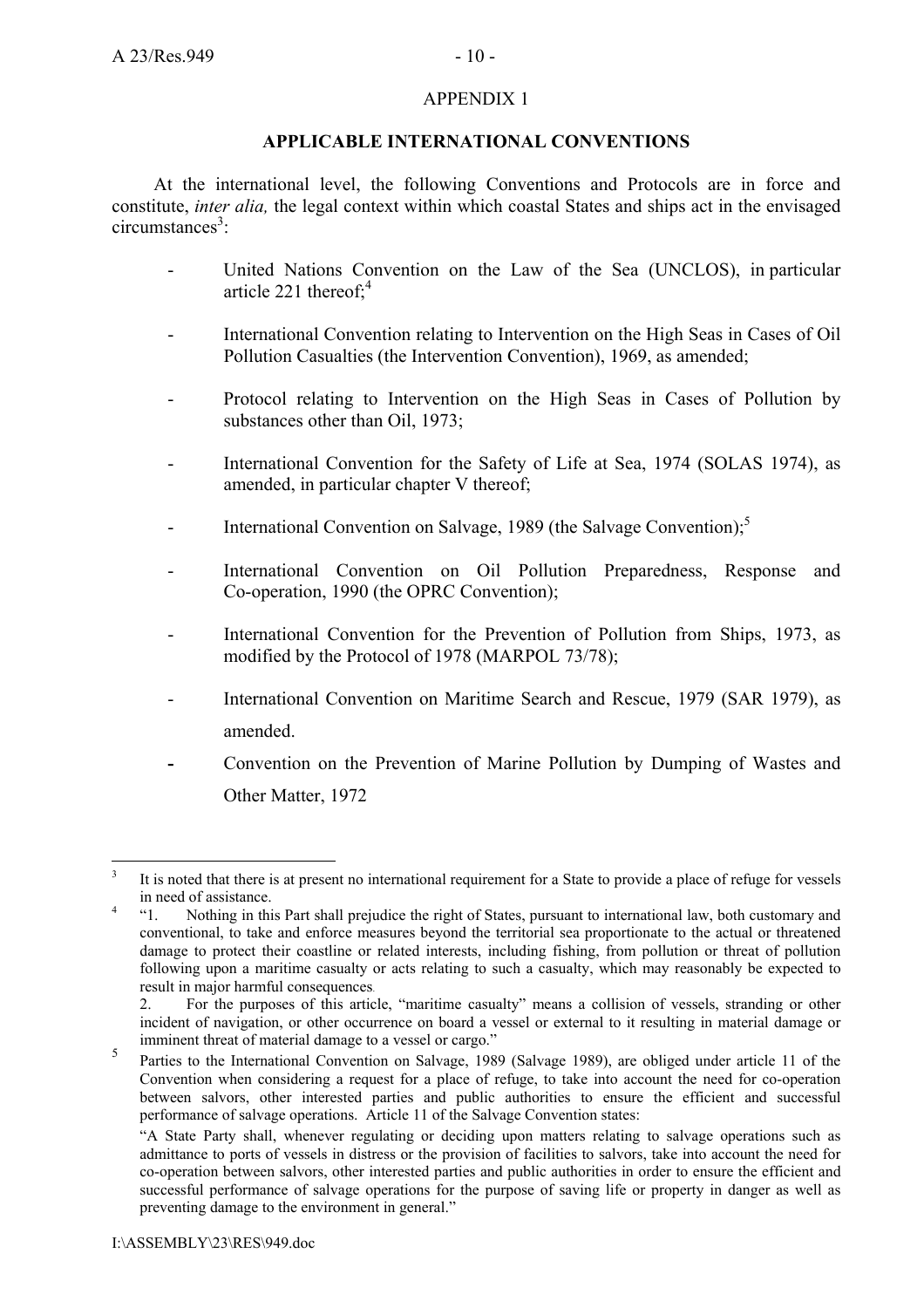- Convention Relating to Civil Liability in the Field of Maritime Carriage of Nuclear Material, 1971
- Convention on Limitation of Liability for Maritime Claims (LLMC), 1976
- International Convention on Civil Liability for Oil Pollution Damage (CLC), 1969
- International Convention on Civil Liability for Oil Pollution Damage (CLC), 1992
- International Convention on the Establishment of an International Fund for Compensation for Oil Pollution Damage (FUND), 1992.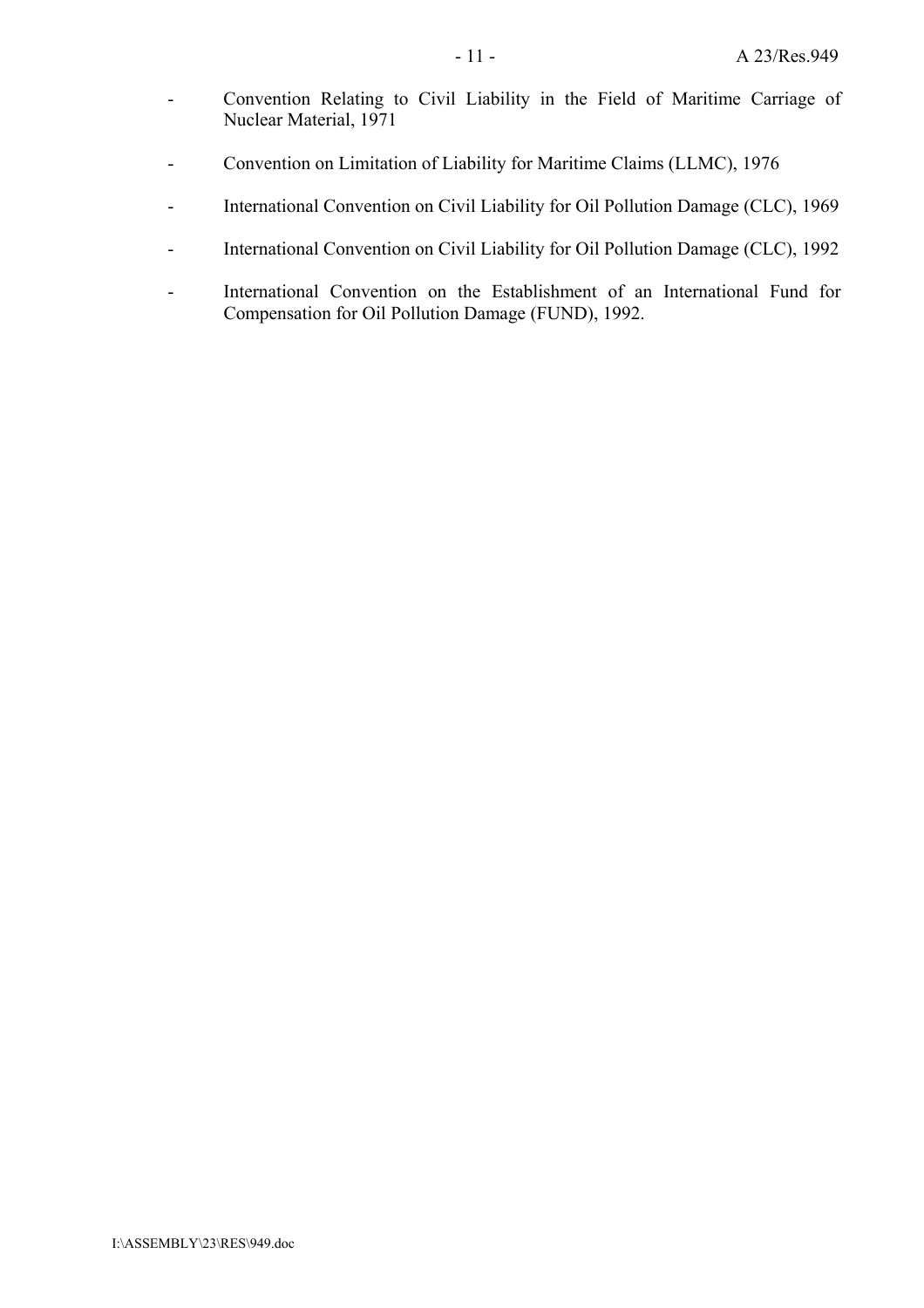## APPENDIX 2

#### **GUIDELINES FOR THE EVALUATION OF RISKS ASSOCIATED WITH THE PROVISION OF PLACES OF REFUGE**

When conducting the analysis described in paragraphs 3.4 to 3.8, in addition to the factors described in paragraph 3.9, the following should be considered.

#### **1 Identification of events, such as:**

- fire
- explosion
- damage to the ship, including mechanical and/or structural failure
- collision
- pollution
- impaired vessel stability
- grounding.

#### **2 Assessment of risks related to the identified event taking into account:**

- .1 Environmental and social factors, such as:
	- safety of those on board
	- threat to public safety
		- What is the nearest distance to populated areas?
	- pollution caused by the ship
	- designated environmental areas

 Are the place of refuge and its approaches located in sensitive areas such as areas of high ecological value which might be affected by possible pollution?

 Is there, on environmental grounds, a better choice of place of refuge close by?

- sensitive habitats and species
- fisheries

 Are there any offshore and fishing or shellfishing activities in the transit area or in the approaches to the place of refuge or vicinity which can be endangered by the incoming ship in need of assistance?

economic/industrial facilities

What is the nearest distance to industrial areas?

- amenity resources and tourism
- facilities available

 Are there any specialist vessels and aircraft and other necessary means for carrying out the required operations or for providing necessary assistance?

 Are there transfer facilities, such as pumps, hoses, barges, pontoons?

 Are there reception facilities for harmful and dangerous cargoes? Are there repair facilities, such as dockyards, workshops, cranes?

.2 Natural conditions, such as:

Prevailing winds in the area.

Is the place of refuge safely guarded against heavy winds and rough seas?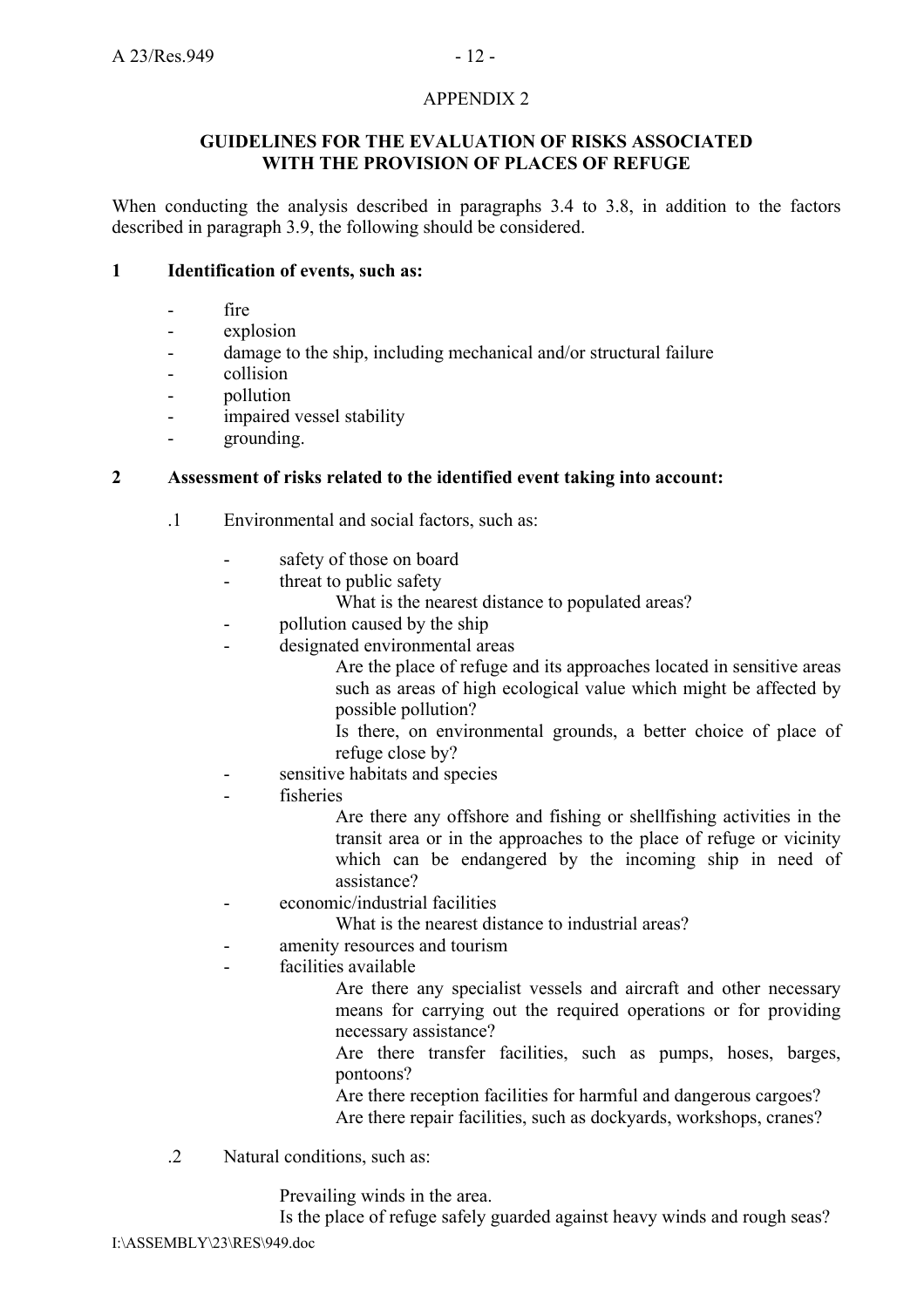Tides and tidal currents.

weather and sea conditions

 Local meteorological statistics and number of days of inoperability or inaccessibility of the place of refuge.

bathymetry

 Minimum and maximum water depths in the place of refuge and its approaches.

 The maximum draught of the ship to be admitted. Information on the condition of the bottom, i.e., hard, soft, sandy, regarding the possibility to ground a problem vessel in the haven or its approaches*.* 

- seasonal effects including ice
- navigational characteristics

 In the case of a non-sheltered place of refuge, can salvage and lightering operations be safely conducted?

 Is there sufficient space to manoeuvre the ship, even without propulsion?

What are the dimensional restrictions of the ship, such as length, width and draught?

 Risk of stranding the ship, which may obstruct channels, approaches or vessel navigation.

 Description of anchorage and mooring facilities in the place of refuge.

- operational conditions, particularly in the case of a port

Is pilotage compulsory and are pilots available?

Are tugs available? State their number and horsepower.

 Are there any restrictions? If so, whether the ship will be allowed in the place of refuge, e.g. escape of poisonous gases, danger of explosion, etc.

 Is a bank guarantee or other financial security acceptable to the coastal State imposed on the ship before admission is granted into the place of refuge?

- .3 Contingency planning, such as:
	- competent MAS
	- roles and responsibilities of authorities and responders Fire fighting capability
	- response equipment needs and availability
		- response techniques
			- Is there a possibility of containing any pollution within a compact area?
	- international co-operation
		- Is there a disaster relief plan in the area?
	- evacuation facilities
- .4 Foreseeable consequences (including in the media) of the different scenarios envisaged with regard to safety of persons and pollution, fire, toxic and explosion risks.